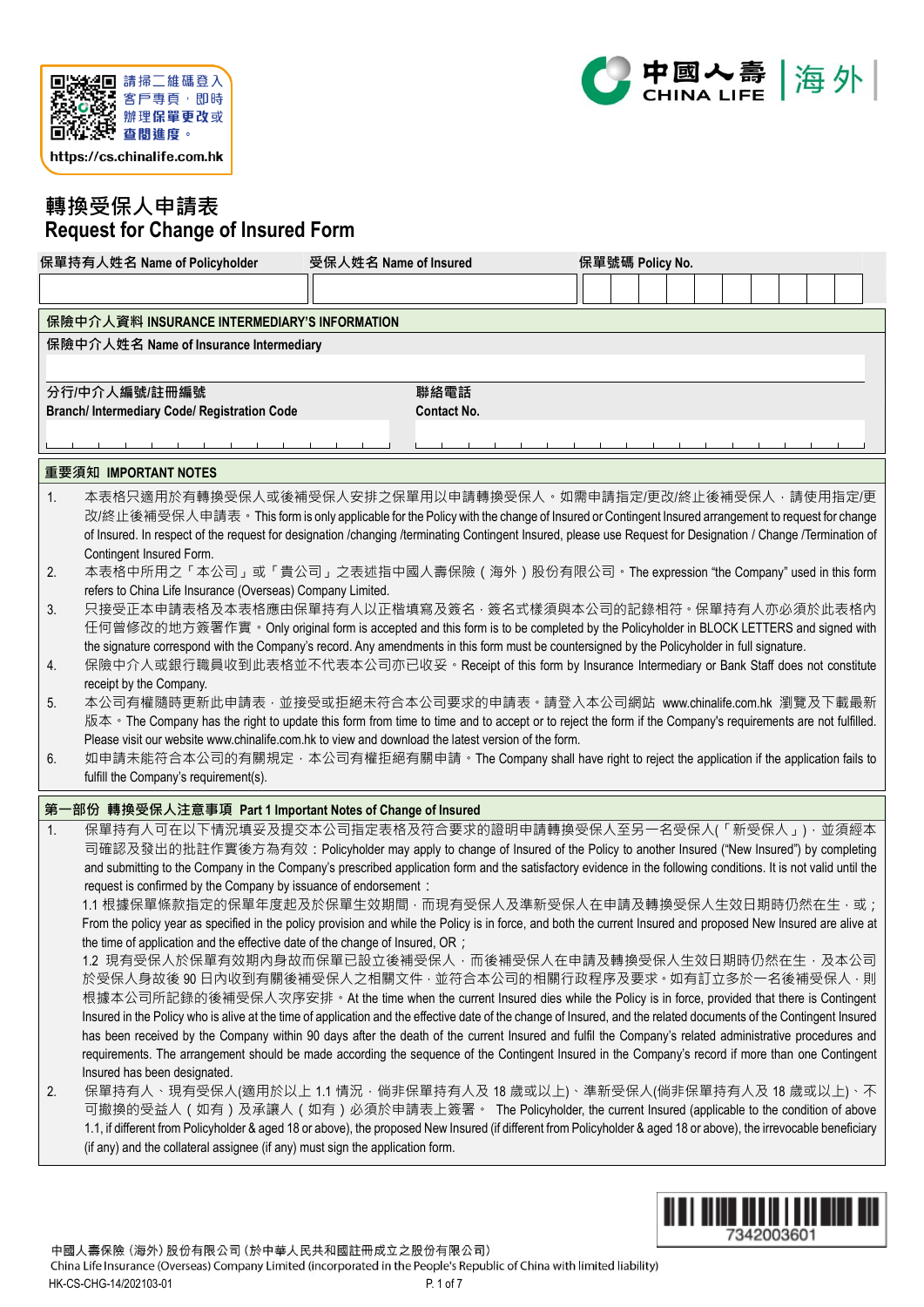| 第一部份 轉換受保人注意事項(續) Part 1 Important Notes of Change of Insured (Continued) |  |
|---------------------------------------------------------------------------|--|

- 3. 保單持有人在轉換受保人時需要重新委任受益人及身故賠償之領取方式(如有),否則於轉換受保人後現有受益人及已設立的身故賠 償之領取方式將維持不變 • Policyholder shall designate new beneficiary(ies) and the settlement option of death benefit (if any) at the time of change of Insured, otherwise the existing beneficiary(ies) and the settlement option of death benefit (if any) will remain unchanged after the change of Insured.
- 4. 第一後補受保人成為新受保人時,保單內的第二後補受保人(如有)會仍然於後補受保人之列,但保單持有人有權可隨時更改後補 受保人的名單及次序。When the first Contingent Insured becomes the New Insured, the second Contingent Insured (if any) in the policy shall remain on the Contingent Insured list, but the Policyholder has the right to change the list and the sequence of the Contingent Insured at anytime.
- 5. 若轉換保單持有人及後補受保人成為新受保人的申請同時發生,會先處理後補受保人成為新受保人的申請,然後才處理轉換保單持 有人的申請。If the applications of change of the Policyholder and the Contingent Insured to be New Insured happen at the same time, the change of the Contingent Insured to be the New Insured will be processed prior to the change of Policyholder.
- 6. 如本公司批准轉換受保人後,以下所列將適用: The following will be applied after the Company accepted the change of Insured:
	- 6.1 保單的基本計劃之基本金額、現金價值、保單日期、保單年度、繳費滿期日、累積到期已收保費、身故賠償、意外身故保障(如 有)、終期紅利管理權益(如有)、終期紅利管理權益戶口總額(如有)、鎖定保單價值權益(如有)、鎖定保單價值權益戶口總額(如有)、 「分享喜悅獎勵」( 如有)及保單負債(如有)在轉換受保人後維持不變;The Basic Amount, Cash Value, Policy Date, Policy Year, Premium Expiry Date, Accumulated Premium Due and Received, death benefit, accidental death benefit (if any), Terminal Dividend Management Option (if any), Total Amount of Terminal Dividend Management Account (if any), Policy Value Lock-in Option (if any), Total Amount of Locked-in Policy Value Account (if any),"Share Happiness Reward"(if any) and Policy Indebtedness (if any) will remain unchanged after the change of Insured;

6.2 保單所有附加計劃(如有)在首次轉換受保人生效日當日將被終止且往後不得有任何附加計劃附加於本保單;All riders (if any) under the Policy will be terminated on the effective date of the first change of Insured and no riders can be added afterwards;

6.3 保單的不持異議及自殺身故條款的等候期將自轉換受保人生效日或保單最後恢復效力當日起重新計算,以較後者為準。The waiting period of Incontestability and Suicide clauses of the Policy will be recalculated from the effective date of the change of Insured or since the latest date of reinstatement of the Policy, whichever occurs later;

- 7. 請確認細閱整份保險合約包括但不限於承保表、保單條款及批註(如有)。Please read and acknowledge the entire policy contract including but not limited to the Policy Information Page, provision and endorsement (if any).
- 8. 轉換受保人的生效日期將是本公司簽發的批註上顯示的生效日期(以本公司記錄為準),而準新受保人將隨即成為本保單之受保人, 而現有/已故受保人享有的保障則於同日終止。轉換受保人的申請一經本公司批准,則不可撤回。The effective date of change of Insured will be the effective date of change as recorded in the endorsement issued by the Company (according to the Company's record). The New Insured will become the Insured of the Policy and the coverage on the current / deceased Insured shall cease simultaneously on the same date. The application for the change of Insured cannot be withdrawn once the Company approved the application.
- 9. 申請轉換受保人不會更改此保單之持有人、受益人及付款形式。Any request for change of Insured does not change the ownership, beneficiary(ies) and the mode of payment under the Policy.
- 10. 此項申請受保單條款和條件所約束,且不會導致任何保單條款之更改/修改,除非該等更改/修改已於保單契約內及於任何保單批註 內另有清楚列明 • This request is made subject to the terms and conditions of the Policy, and shall not result in a change / modification in any provision of the Policy, except as expressly provided for in the Policy and in any endorsement.
- 11. 非保單合約一方(包括但不限於新受保人及原有受保人及受益人)沒有權利執行任何保單條款。 A person who is not a party to the Policy (including but not limited to the Proposed New Insured or current Insured or beneficiary(ies) has no right to enforce any of the terms of the Policy.

| 第二部份 準新受保人資料 Part 2 Details Of Proposed New Insured                                                                     |               |                 |                      |  |                         |                                  |                       |  |                                 |  |  |  |  |  |
|-------------------------------------------------------------------------------------------------------------------------|---------------|-----------------|----------------------|--|-------------------------|----------------------------------|-----------------------|--|---------------------------------|--|--|--|--|--|
| 中文姓名 Name in Chinese                                                                                                    |               |                 | 英文姓名 Name in English |  |                         | 出生日期 1Date of Birth <sup>1</sup> | 性別 Gender             |  |                                 |  |  |  |  |  |
|                                                                                                                         |               |                 |                      |  | 年 Year                  | 月 Month                          | $\boxminus$ Day       |  | 男 Male                          |  |  |  |  |  |
|                                                                                                                         |               |                 |                      |  |                         |                                  |                       |  | 女 Female                        |  |  |  |  |  |
| 現有保單持有人是準新受保人以下親屬 <sup>2</sup> The Current Policyholder is the following relatives of Proposed New Insured <sup>2</sup> |               |                 |                      |  |                         |                                  |                       |  |                                 |  |  |  |  |  |
| 配偶<br>本人<br>Self<br>Spouse                                                                                              | 父母<br>Parents | 監護人<br>Guardian | 子女<br>Children       |  | 祖父母/外祖父<br>Grandparents |                                  | 孫/外孫<br>Grandchildren |  | 商業保險<br>Commercial<br>insurance |  |  |  |  |  |
| 出生國家 Country of Birth                                                                                                   |               |                 |                      |  | 國藉 Nationality          |                                  |                       |  |                                 |  |  |  |  |  |
| 身份證明文件號碼<br><b>Identity Document No.</b>                                                                                |               |                 |                      |  |                         |                                  |                       |  |                                 |  |  |  |  |  |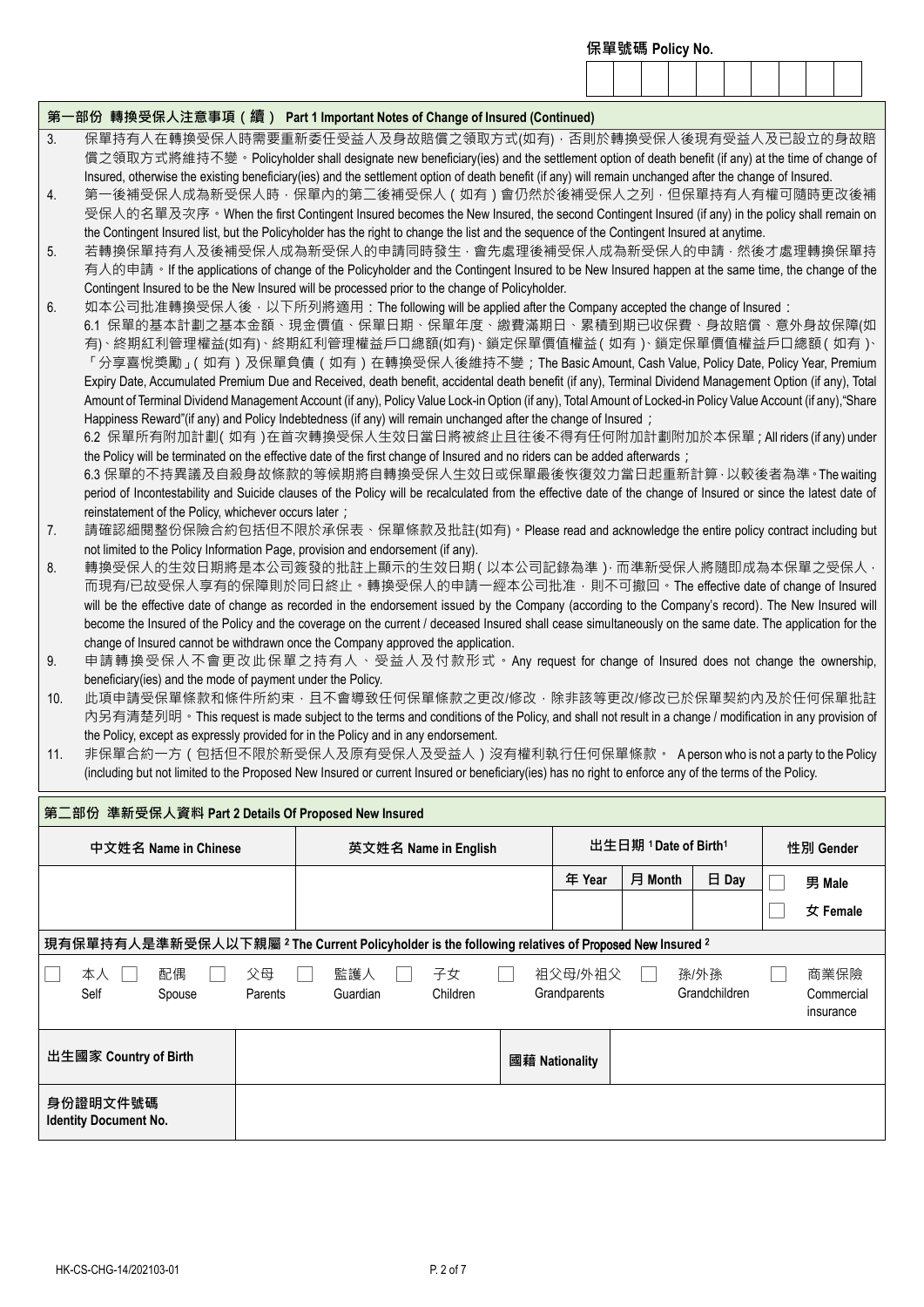| 第二部份 準新受保人資料 (續) Part 2 Details Of Proposed New Insured (Continued)                                                                                                                                                                                                                                                                |                                                                                                                                                                                                                                                                                                                                                                                                                                                                                                                                                                                                    |                                                                                                                |                         |  |  |            |                                                    |                |                 |        |  |                |  |  |  |  |   |  |
|------------------------------------------------------------------------------------------------------------------------------------------------------------------------------------------------------------------------------------------------------------------------------------------------------------------------------------|----------------------------------------------------------------------------------------------------------------------------------------------------------------------------------------------------------------------------------------------------------------------------------------------------------------------------------------------------------------------------------------------------------------------------------------------------------------------------------------------------------------------------------------------------------------------------------------------------|----------------------------------------------------------------------------------------------------------------|-------------------------|--|--|------------|----------------------------------------------------|----------------|-----------------|--------|--|----------------|--|--|--|--|---|--|
|                                                                                                                                                                                                                                                                                                                                    |                                                                                                                                                                                                                                                                                                                                                                                                                                                                                                                                                                                                    | 香港身份證 Hong Kong ID                                                                                             |                         |  |  |            |                                                    |                |                 |        |  |                |  |  |  |  |   |  |
|                                                                                                                                                                                                                                                                                                                                    |                                                                                                                                                                                                                                                                                                                                                                                                                                                                                                                                                                                                    | 中國內地居民身份證 PRC Resident ID                                                                                      |                         |  |  |            |                                                    |                |                 |        |  |                |  |  |  |  |   |  |
|                                                                                                                                                                                                                                                                                                                                    | 身份證明文件類別<br><b>Identity Document Type</b>                                                                                                                                                                                                                                                                                                                                                                                                                                                                                                                                                          | 其他身份證明文件 Other Identity Document · 請註明 Please specify : _________                                              |                         |  |  |            |                                                    |                |                 |        |  |                |  |  |  |  |   |  |
|                                                                                                                                                                                                                                                                                                                                    |                                                                                                                                                                                                                                                                                                                                                                                                                                                                                                                                                                                                    | 簽發國家 Issue Country: National Action of the Country: National Action of the Country of the Country of the Count |                         |  |  |            |                                                    |                |                 |        |  |                |  |  |  |  |   |  |
|                                                                                                                                                                                                                                                                                                                                    |                                                                                                                                                                                                                                                                                                                                                                                                                                                                                                                                                                                                    |                                                                                                                |                         |  |  |            |                                                    |                |                 |        |  |                |  |  |  |  |   |  |
| 居住地址                                                                                                                                                                                                                                                                                                                               | <b>Residential Address</b>                                                                                                                                                                                                                                                                                                                                                                                                                                                                                                                                                                         |                                                                                                                |                         |  |  |            |                                                    | 城市 City        |                 |        |  |                |  |  |  |  |   |  |
|                                                                                                                                                                                                                                                                                                                                    |                                                                                                                                                                                                                                                                                                                                                                                                                                                                                                                                                                                                    |                                                                                                                |                         |  |  |            |                                                    | 國家 Country     |                 |        |  |                |  |  |  |  |   |  |
|                                                                                                                                                                                                                                                                                                                                    | 電郵地址 Email Address                                                                                                                                                                                                                                                                                                                                                                                                                                                                                                                                                                                 |                                                                                                                |                         |  |  |            | 流動電話號碼                                             |                | 國家 Country Code |        |  | 電話號碼 Phone No. |  |  |  |  |   |  |
|                                                                                                                                                                                                                                                                                                                                    | 現時職業及職位(包括兼職)                                                                                                                                                                                                                                                                                                                                                                                                                                                                                                                                                                                      |                                                                                                                |                         |  |  | Mobile No. |                                                    |                |                 |        |  |                |  |  |  |  |   |  |
|                                                                                                                                                                                                                                                                                                                                    | <b>Current Occupation &amp; Title</b>                                                                                                                                                                                                                                                                                                                                                                                                                                                                                                                                                              |                                                                                                                |                         |  |  |            | 業務性質(包括兼職)<br><b>Nature of Business (including</b> |                |                 |        |  |                |  |  |  |  |   |  |
|                                                                                                                                                                                                                                                                                                                                    | (including Part-time job)<br>工作範圍 (包括兼職) Job                                                                                                                                                                                                                                                                                                                                                                                                                                                                                                                                                       |                                                                                                                |                         |  |  |            |                                                    | Part-time job) |                 |        |  |                |  |  |  |  |   |  |
|                                                                                                                                                                                                                                                                                                                                    | <b>Duties (including Part-time job)</b>                                                                                                                                                                                                                                                                                                                                                                                                                                                                                                                                                            |                                                                                                                | 服務年期 Year(s) of Service |  |  |            |                                                    |                |                 |        |  |                |  |  |  |  |   |  |
|                                                                                                                                                                                                                                                                                                                                    | 公司名稱 Company Name                                                                                                                                                                                                                                                                                                                                                                                                                                                                                                                                                                                  |                                                                                                                |                         |  |  |            |                                                    |                |                 |        |  |                |  |  |  |  |   |  |
|                                                                                                                                                                                                                                                                                                                                    | 公司地址 Company Address                                                                                                                                                                                                                                                                                                                                                                                                                                                                                                                                                                               |                                                                                                                |                         |  |  |            |                                                    |                |                 |        |  |                |  |  |  |  |   |  |
| 1.<br>2.                                                                                                                                                                                                                                                                                                                           | 備註Notes:<br>在本保險公司收到申請時 · 準新受保人之年齡不可超過 (         i        ) 保單條款訂明的年齡要求及 (         ii        ) 現有受保人之已屆年齡 · 以較低者為準 ·<br>When the Company receives the written request, the age of the proposed New Insured(s) cannot be above (i) the age requirements stipulated in the policy<br>provision and (ii) attained age of the current Insured, whichever is lower.<br>保單持有人與準新受保人須存在本公司滿意之可保權益,現時只接受上面所列之關係。There must have insurable interest satisfactory to the<br>Company between the Policyholder and proposed New Insured(s), currently only the above-mentioned relationships will be accepted. |                                                                                                                |                         |  |  |            |                                                    |                |                 |        |  |                |  |  |  |  |   |  |
|                                                                                                                                                                                                                                                                                                                                    | 第三部份 轉換受保人所需文件清單 Part 3 Change Of Insured Document Checklist                                                                                                                                                                                                                                                                                                                                                                                                                                                                                                                                       |                                                                                                                |                         |  |  |            |                                                    |                |                 |        |  |                |  |  |  |  |   |  |
|                                                                                                                                                                                                                                                                                                                                    | 準新受保人的身份證明文件 ( 副本 ) Proposed New Insured's identification document(s) (Copy)                                                                                                                                                                                                                                                                                                                                                                                                                                                                                                                       |                                                                                                                |                         |  |  |            |                                                    |                |                 |        |  |                |  |  |  |  |   |  |
|                                                                                                                                                                                                                                                                                                                                    | 準新受保人與現有保單持有人的關係證明文件 ( 副本 ) Relationship proof / document(s) of proposed New Insured and current                                                                                                                                                                                                                                                                                                                                                                                                                                                                                                   |                                                                                                                |                         |  |  |            |                                                    |                |                 |        |  |                |  |  |  |  |   |  |
|                                                                                                                                                                                                                                                                                                                                    | Policyholder (Copy)<br>已故受保人的身份證明文件 (核實副本) Deceased Insured's identification document(s) (Certified True Copy)                                                                                                                                                                                                                                                                                                                                                                                                                                                                                     |                                                                                                                |                         |  |  |            |                                                    |                |                 | ✔<br>▲ |  |                |  |  |  |  |   |  |
|                                                                                                                                                                                                                                                                                                                                    | 死亡證明書的 (核實副本) Death Certificate (Certified True Copy)                                                                                                                                                                                                                                                                                                                                                                                                                                                                                                                                              |                                                                                                                |                         |  |  |            |                                                    |                |                 |        |  |                |  |  |  |  | ▲ |  |
|                                                                                                                                                                                                                                                                                                                                    |                                                                                                                                                                                                                                                                                                                                                                                                                                                                                                                                                                                                    |                                                                                                                |                         |  |  |            |                                                    |                |                 |        |  |                |  |  |  |  | ▲ |  |
| 死亡公証書 (核實副本) * Notarial Certificate of Dealth (Certified True Copy) *<br>✔ 基本文件Basic Documents<br>▲ 只適用於現有受保人身故而申請後補受保人成為新受保人 Only applicable to the application of the Contingent Insured to be the New Insured upon<br>the death of current Insured<br>適用於在中國內地身故的個案Applicable to the death event occurred in the Mainland China |                                                                                                                                                                                                                                                                                                                                                                                                                                                                                                                                                                                                    |                                                                                                                |                         |  |  |            |                                                    |                |                 |        |  |                |  |  |  |  |   |  |
| 1.<br>2.                                                                                                                                                                                                                                                                                                                           | 備註 Notes:<br>文件的核實副本可經保險中介人或於本公司的客戶服務中心辦理。Documents can be certified by Insurance Intermediary or at our Company's<br><b>Customer Service Centre</b><br>倘提交的文件未能符合本公司的要求,本公司可能要求提供其他文件以處理申請。If the submitted documents cannot fulfill our Company's                                                                                                                                                                                                                                                                                                                                                |                                                                                                                |                         |  |  |            |                                                    |                |                 |        |  |                |  |  |  |  |   |  |
|                                                                                                                                                                                                                                                                                                                                    | requirements, we may request for other documents in order to process the request.                                                                                                                                                                                                                                                                                                                                                                                                                                                                                                                  |                                                                                                                |                         |  |  |            |                                                    |                |                 |        |  |                |  |  |  |  |   |  |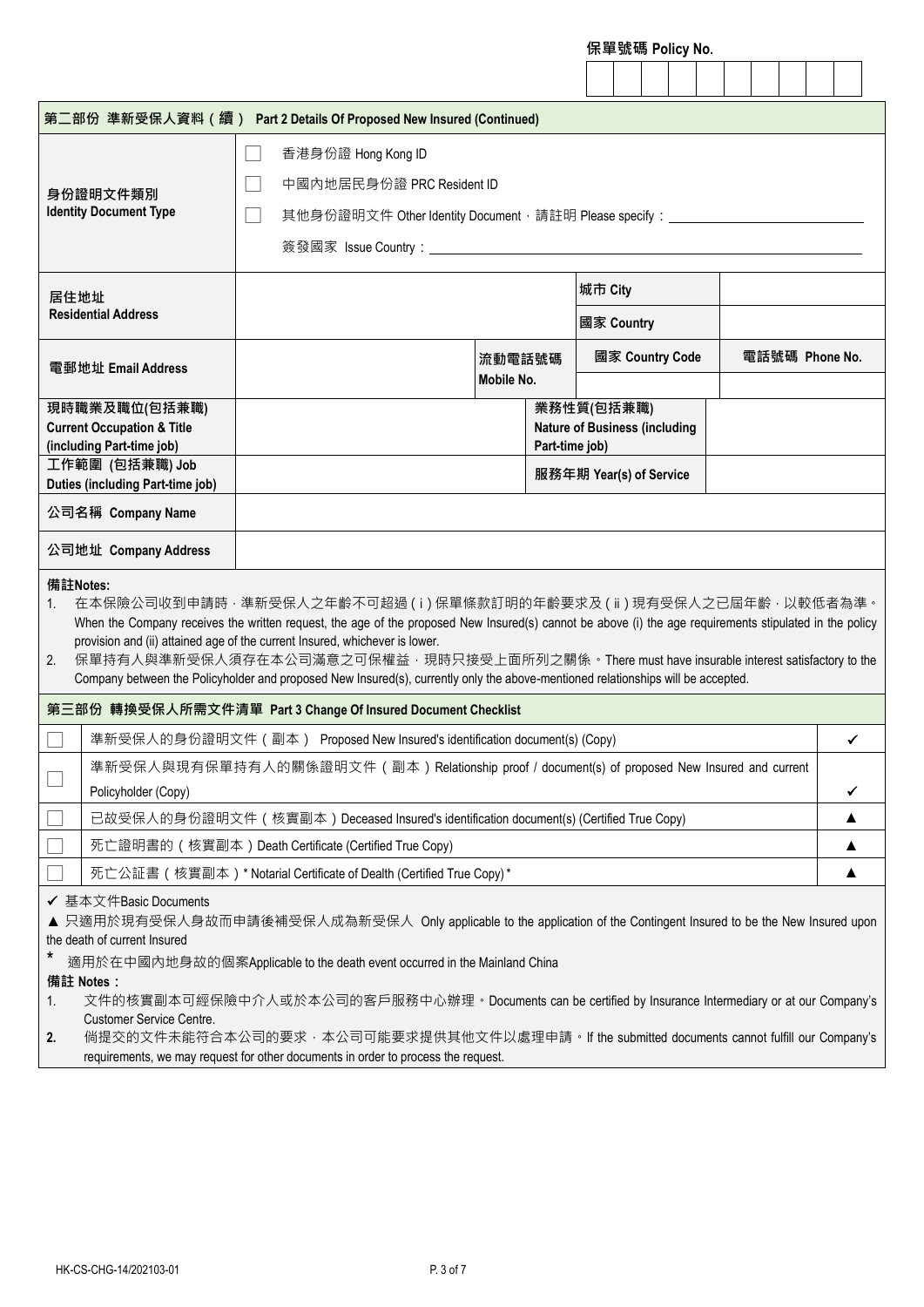

### **第四部份 個人資料收集聲明 Part 4 Personal Information Collection Statement**

中國人壽保險(海外)股份有限公司(於中華人民共和國註冊成立之股份有限公司)(下稱"本公司")明白其在《個人資料(私隱)條例》 下就個人資料的收集、持有、處理或使用所負有的責任。本公司僅將為合法和相關的目的收集個人資料,並將採取一切切實可行的步驟, 確保本公司所持個人資料的準確性。本公司將採取一切切實可行的步驟,確保個人資料的安全性,及避免發生未經授權或者因意外而擅自 取得、刪除或另行使用個人資料的情況。

閣下的個人資料為自願提供。敬請注意,如果閣下不向本公司提供所需的個人資料,本公司可能無法提供閣下要求的資料、產品或服務。 在本收集個人資料聲明("本聲明"),下列詞語將具有以下的含義:

"本公司關聯方"指本公司任何附屬公司、本公司任何聯營公司、以及本公司的母公司、母公司任何附屬公司、母公司任何聯營公司,為避 免疑義,中國人壽保險 (集團)公司集團內之公司("本公司關聯方"應作相應解釋)。

**目的:**本公司不時有必要使用閣下的個人資料作下列用途:

- (1) 向閣下推介、提供和營銷本公司、本公司關聯方或本公司聯合品牌合作夥伴的產品/服務(參閱下文"為直接促銷目的而使用個人資料" 部份),以及提供、 維持、管理和操作該等產品 / 服務;
- (2) 處理和評估閣下就本公司及本公司關聯方的產品/服務提出的任何申請或要求;
- (3) 向閣下提供後續服務(包括但不限於健康檢測和/或健康管理服務)及執行/管理已發出的保單,包括但不限於增加、更改、變更、撤銷、 續期或恢復;
- (4) 就本公司和/或本公司關聯方提供的任何產品/服務而由與閣下或其他索賠方提出的、針對閣下或其他索賠方提出的、或者其他涉及 閣下或其他索賠方的任 何索賠相關的任何目的,包括對索賠進行調查;以及偵測和防止欺詐行為(無論是否與就此申請而發出的保單 有關)所需的目的;
- (5) 評估閣下的財務需求;
- (6) 為本公司和/ 或本公司關聯方設計新的產品/服務或改進現有的產品/ 服務;
- (7) 為本公司和/ 或本公司關聯方、金融服務行業或相關的監管機構的統計或類似目的進行市場或精算研究;
- (8) 基於本聲明所列的任何目的,將本公司不時持有並與閣下有關的任何資料進行調查;
- (9) 滿足任何適用已存在、現有或將來法律、規則、規例、實務守則或指引要求,或協助在香港或香港以外其他地方的警方或其他政府或 監管機構執法及進行調查;
- (10) 進行身份和/或信用核查和/或債務追收;
- (11) 開展與本公司業務經營有關的其他服務;
- (12) 就閣下在本公司持有的任何帳戶或本聲明未來的變更發出行政性通訊;
- (13) 根據第 112 章 《稅務條例》中自動交換財務帳戶資料的規定, 進行所需的盡職審査程序; 及
- (14) 與上述任何目的直接有關的其他目的。
- **個人資料的移轉:**個人資料將予以保密,但在遵守任何適用法律條文的前提下,可移轉予:
- (1) 任何本公司關聯方;
- (2) 就本公司和/或本公司關聯方提供的任何產品/服務而由閣下或針對閣下提出的、或其他涉及閣下的任何索賠相關的任何人士(包括 私人調查方和索賠調查公司);
- (3) 就本公司和/或本公司關聯方所提供產品/服務的任何代理、承包商或第三方,包括任何再保險公司、保險中介、基金管理公司、健 康管理機構或金融機構;
- (4) 就業務經營關係向本公司和/或本公司關聯方提供行政、技術、數據處理、電訊、電腦、支付、債務追收、電話中心服務、直接促銷 服務或其他服務的任何代 理、承包商或第三方;
- (5) 協助收集閣下資料或與閣下聯絡的其他公司,例如研究公司、信貸資料機構或(在出現拖欠還款的情況下)追討欠款公司;
- (6) 本公司權利或業務的任何實際或建議的承讓人、受讓方、參與者或次參與者;
- (7) 任何適用已存在、現有或將來法律、規則、規例、實務守則或指引要求或規定本公司和/或本公司關聯方向其作出披露的任何政府部 門或其他適當的政府或監 管機關(被移轉的資料或會進一步轉交予其他司法管轄區的政府部門或適當的政府或監管機關);及
- (8) 任何金融服務供應商的行業協會或聯會;
- (9) 預防保險詐騙偵測的人士,而他們只能在有合理需要履行預防保險詐騙目的之情況下才可收集和使用個人資料:保險理算人、代理和 經紀;僱主;醫護專業人士;醫院;會計師;財務顧問;律師;防欺詐組織;其他保險公司(無論是直接地,或是通過防欺詐組織或 本段中指名的其他人士);和保險業就現有資料 而對所提供的資料作出分析和檢查的數據庫或登記冊(及其運營者)。 閣下的個人資料可能會提供給上述任何一方(該方可能位於香港境內或境外)。而就此而言,閣下同意將閣下的資料移轉至香港境外。 閣下的個人資料將僅為上文中規定的一個或多個有關目的而被移轉。如欲瞭解本公司為推廣或促銷目的而使用閣下的個人資料的政策, 請參閱下文"為直接促銷目的而使用個人資料"部份。

#### **為直接促銷目的而使用個人資料:**本公司打算:

(1) 使用本公司不時持有的閣下的姓名、聯絡資料、產品和服務的組合資料、交易模式和行為、財政背景和統計數據以進行直接促銷;

(2) 就本公司、本公司關聯方和本公司聯合品牌合作夥伴可能提供下列類別的產品和服務進行直接促銷(包括提供獎賞、客戶或會員或優惠計劃): (a) 保險、年金、銀行、財富管理、退休計劃、投資、金融服務、信用卡、證券以及相關產品和服務;及

- (b) 有關健康、保健及醫療、餐飲、體育活動、會籍及相關產品和服務;
- (3) 上述產品和服務將可能由本公司和/或下列機構提供:
	- (a) 任何本公司關聯方;
	- (b) 第三方金融機構;
	- (c) 提供本部份第 2 段所列的產品及服務的本公司和/或關聯方之聯合品牌合作夥伴;
	- (d) 第三方獎賞、客戶或會員或優惠計劃的提供者;及
	- (e) 支援本公司或任何以上所列機構提供本部份第 2 段所列的產品及服務的外部服務提供者。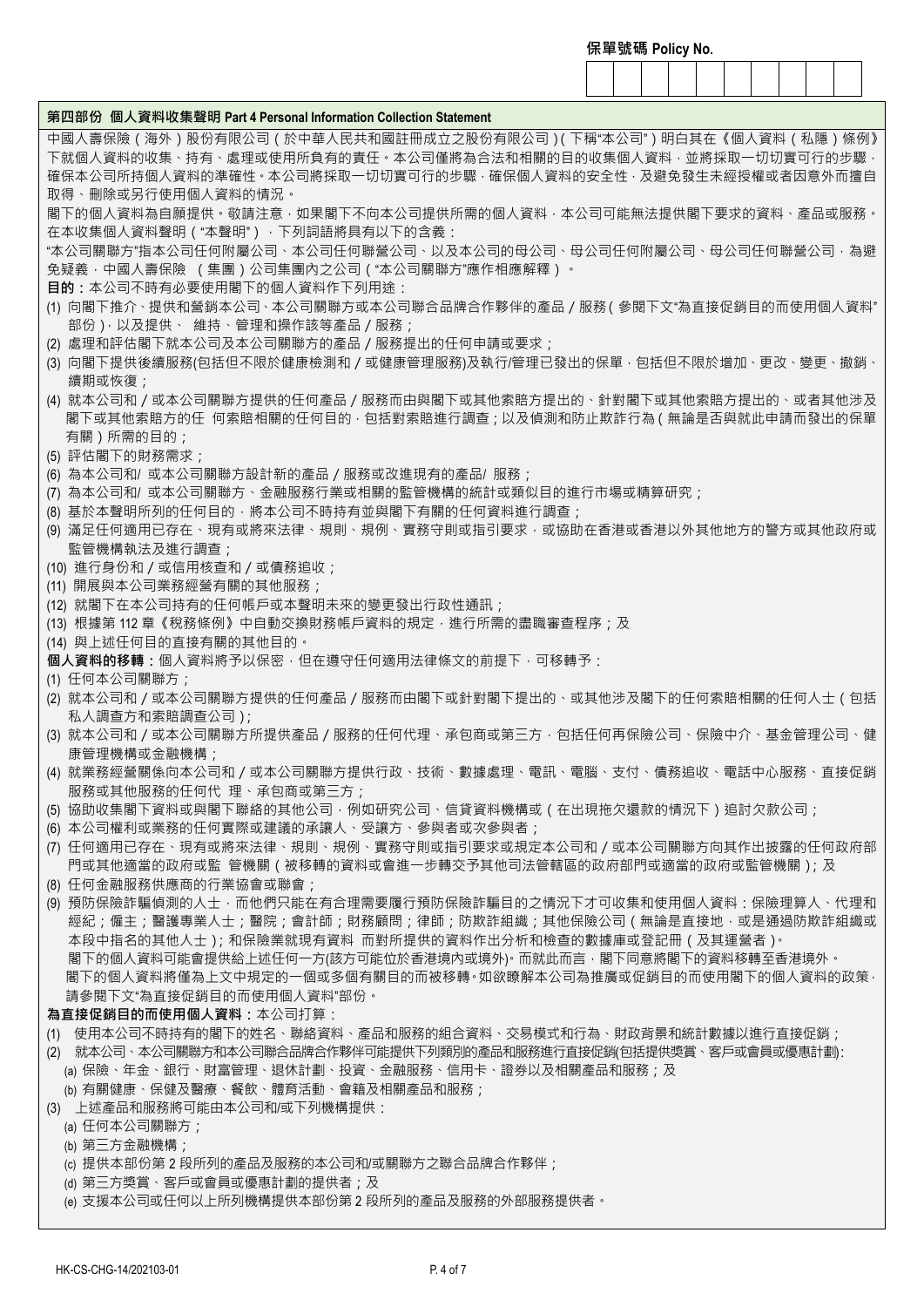# **第四部份 個人資料收集聲明(續)Part 4 Personal Information Collection Statement (Continued)**

(4) 除由本公司促銷上述產品和服務外,本公司亦有意將本部份第 1 段所述的資料提供予本部份第 3 段所述的全部或任何人士,以供該等人士作 促銷該等產品及服務之用。

(5) 本公司需取得閣下的書面同意(包括表示不反對)方可為任何推廣或促銷目的而使用並向上文所述的第三方提供資料。

閣下可隨時撤回給予本公司有關使用閣下的個人資料及提供予第三方作直接促銷用途的同意,而本公司將在不收取任何費用的情況下停 止使用該等資料作直接促銷用途。閣下如欲撤回閣下給予本公司的同意,請聯絡本公司的個人資料保護主任(詳情參閱下文)。 本公司有權就因處理任何查閱個人資料的要求收取合理費用。

**個人資料的查閱和更正:**根據《個人資料(私隱)條例》,閣下有權查明本公司是否持有閣下的個人資料,獲取該資料的副本,更正任何不準 確的資料,以及查明本公司有關個人資料的政策及常規。閣下還可以要求本公司告知閣下本公司所持個人資料的種類。 查閱和更正的要求,或有關獲取政策、常規及所持的資料種類的資料,均應以書面形式發送至:

#### **個人資料保護主任**

# **中國人壽保險(海外)股份有限公司**

**香港灣仔軒尼詩道 313 號中國人壽大廈 24 樓 電話:(+852) 3999 5519 傳真:(+852) 2892 0520**

China Life Insurance (Overseas) Company Limited (incorporated in the People's Republic of China with limited liability) (the "Company") recognizes its responsibilities in relation to the collection, holding, processing or use of personal

data under the Personal Data (Privacy) Ordinance. Personal data will be collected only for lawful and relevant purposes and all practicable steps will be taken to ensure that personal data held by the Company is accurate. The Company will take all practicable steps to ensure security of the personal data and to avoid unauthorized or accidental access, erasure or other use.

The provision of your personal data is voluntary. Please note that if you do not provide us with the required personal information, the Company may not be able to provide your requested information, products or services.

In this Personal Information Collection Statement ("PICS"), the following terms shall have these following meanings:- "Our affiliates" means any subsidiary undertaking of the Company, any associated company of the Company, and parent undertaking of the Company, any subsidiary undertaking of parent undertaking, any associated companies undertaking of parent undertaking, for the avoidance doubt, undertaking within the group of China Life Insurance (Group) Company ("Our affiliates" shall be construed accordingly).

**Purpose:** From time to time it is necessary for us to use your personal data for the following purposes:

- (1) offering, providing and marketing to you the products/services of the Company, our affiliates or our co-branding partners (see "Use of Personal Data for Direct Marketing Purposes" below), and administering, maintaining, managing and operating such products/services;
- (2) processing and evaluating any applications or requests made by you for products/services offered by the Company and our affiliates;
- (3) providing subsequent services (including but not limited to health inspection / management) to you and administering the policies issued including but not limited to additions, alterations, variations, cancellation, renewal or reinstatement;
- (4) any purposes in connection with any claims made by or against or otherwise involving you or other claimants in respect of any products/services provided by the Company and/or our affiliates, including investigation of claims; detect and prevent fraud (whether or not relating to the policy issued in respect of this application);
- (5) evaluating your financial needs;
- (6) designing new or enhancing existing products/services of the Company and/or our affiliates;
- (7) conducting market or actuarial research for statistical or similar purposes undertaken by the Company and/or our affiliates, the financial services industry or our respective regulators;
- (8) investigating any data held which relates to you from time to time for any of the purposes listed herein;
- (9) meeting requirements imposed by any applicable, present, existing or future law, rules, regulations, codes of practice or guidelines or assisting with law enforcement purposes, investigations by police or other government or regulatory authorities in Hong Kong or elsewhere;
- (10) conducting identity and/or credit checks and/or debt collection;
- (11) carrying out other services in connection with the operation of the Company's business;
- (12) sending out administrative communications about any account you may have with the Company or about future changes to this PICS;
- (13) performing relevant due diligence procedures in accordance with the Common Reporting Standard (or Automatic Exchange of Financial Account Information) as set out in the Inland Revenue Ordinance (Cap. 112); and
- (14) other purposes directly relating to any of the above.

**Transfer of personal data:** Personal data will be kept confidential but, subject to the provisions of any applicable law, may be transferred to:

(1) any of our affiliates;

- (2) any person (including private investigators and claims investigation companies) in connection with any claims made by or against or otherwise involving you in respect of any products/services provided by the Company and/or our affiliates;
- (3) any agent, contractor or third party who provide services in connection with the product/services provided by the Company and/or our affiliates, including any reinsurance company, insurance intermediary, fund management company, health management institution or financial institution;
- (4) any agent, contractor or third party who provides administrative, technology, data processing, telecommunications, computer, payment, debt collection, call centre services, direct marketing services or other services to the Company and/or our affiliates in connection with the operation of its business;
- (5) other companies who help gather your information or communicate with you, such as research companies and credit reference agencies or, in the event of default, debt collection agencies;
- (6) any actual or proposed assignee, transferee, participant or sub-participant of our rights or business;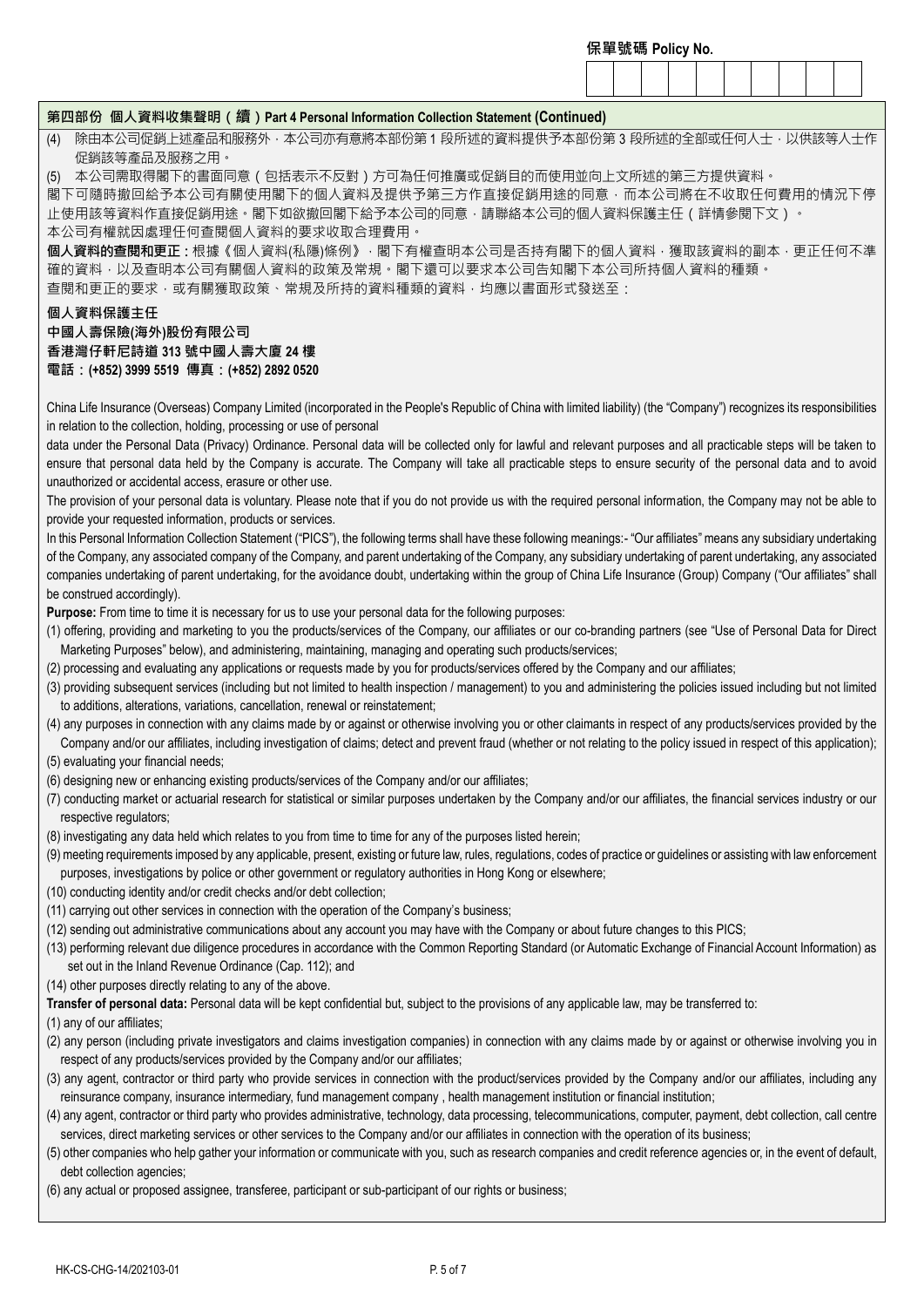- (7) any government department or other appropriate governmental or regulatory authority (which may be further transferred to governmental or regulatory authority of certain other jurisdiction(s)) to whom the Company and/or our affiliates are requested or required by any applicable, present, existing or future law, rules, regulations, codes of practice or guidelines to make disclosures;
- (8) any financial services provider industry association or federation;
- (9) any person preventing and detecting insurance fraud, who may collect and use the personal data only as reasonably necessary to carry out the purposes of preventing and detecting insurance fraud: insurance adjusters, agents and brokers; employers; health care professionals; hospitals; accountants; financial advisors; solicitors; fraud prevention organisations; other insurance companies (whether directly or through fraud prevention organisation or other persons named in this paragraph), and databases or registers (and their operators) used by the insurance industry to analyse and check information provided against existing information.

Your personal data may be provided to any of the above parties who may be located in Hong Kong or outside of Hong Kong, and in this regard you consent to the transfer of your data outside of Hong Kong. Transfer of your personal data will only be made for one or more of the purposes specified above. For our policy on using your personal data for promotional or marketing purposes, please see the section entitled "Use of Personal Data for Direct Marketing Purposes".

# **Use of Personal Data for Direct Marketing Purposes: The Company intends to:**

- (1) Use your name, contact details, products and services portfolio information, transaction pattern and behaviour , financial background and demographic data held by the Company from time to time for direct marketing;
- (2) Conduct direct marketing (including providing reward, loyalty or privileges programmes) in relation to the following classes of products and services that the Company, our affiliates and our co-branding partners may offer: (a) insurance, annuities, banking, wealth management, retirement plans, investment, financial services, credit cards, securities and related products and services; and (b) health, wellness and medical, food and beverage, sporting activities, memberships and related products and services;
- (3) The above products and services may be provided by the Company and/or:
- (a) any of our affiliates;
- (b) third party financial institutions;
- (c) the Company, our affiliates and our co-branding partners providing the products and services set out in 2;
- (d) third party reward, loyalty or privileges programme providers; and
- (e) external service providers supporting the Company or any of the above listed entities in providing the products and services set out in 2.
- (4) In addition to marketing the above products and services, the Company also intends to provide the data described in 1 above to all or any of the persons described in 3 above for use by them in marketing those products and services;
- (5) The Company requires your written consent (which includes an indication of no objection) to use and provide the data to the third parties as set out above for any promotional or marketing purpose. You may withdraw your consent to the use and provision to a third party of your personal data for direct marketing purposes at any time, and thereafter the Company shall, without charge to you, cease to use such data for direct marketing purposes. If you wish to withdraw your consent, please contact the Company's Personal Data Protection Officer (details below).
- The Company have the right to charge a reasonable fee for the processing of any data request.

**Access and correction of personal data:** Under the Personal Data (Privacy) Ordinance, you have the right to ascertain whether the Company holds your personal data, to correct any data that is inaccurate, and to ascertain the Company's policies and practices in relation to personal data. You may also request the Company to inform you of the type of personal data held by it.

Requests for access and correction or for information regarding policies and practices and types of data held should be addressed in writing to:

#### **The Personal Data Protection Officer**

**China Life Insurance (Overseas) Company Limited 24/F, CLI Building, 313 Hennessy Road, Wan Chai, Hong Kong Telephone: (+852) 3999 5519 Fax: (+852) 2892 0520**

### **The Company have the right to charge a reasonable fee for the processing of any data request.**

**聲明和授權**:本人/我們確認本人/我們已閱讀並明白收集個人資料聲明("本聲明" )本人/我們特此確認並同意公司根據本聲明使用和移轉 本人/我們的個人資料,包括為直接促銷之目的使用和提供本人/我們的個人資料。本人/我們已取得在此申請提供第三方資料(如有)所需的 同意。本人/我們確認並同意為本聲明中所述之目的將本人/我們的個人資料移轉至香港境外給本聲明所述的承轉人的類別。

**重要提示:**請於以下簽署部份簽名,以示閣下同意。若閣下不同意根據"為直接促銷目的而使用個人資料" 部份所述為直接促銷之目的而使 用和提供閣下的個人資料,請在以下方格劃上「 」號。

**Declaration and authorization:** I/We acknowledge and confirm that I/we have read and understood the Personal Information Collection Statement ("PICS"). I/we hereby give my/our acknowledgement and agree to the use and transfer of my/our personal data by the Company in accordance with the PICS, including the use and provision of my/our personal data for the purpose of direct marketing. I/we have obtained the consent to provide the third party information (if any) in this application. I/we acknowledge and consent to the transfer of my/our personal data outside of Hong Kong for the purposes and to the types of transferee as set out in the PICS.

**Important:** Please indicate your agreement by signing on the space provided below. If you do not agree to the use and provision of your personal data for direct marketing as set out in the section "Use of data in direct marketing", please tick the box below.

□ **本人/我們不同意根據以上收集個人資料聲明(參閱"為直接促銷目的而使用個人資料" 部份)為直接促銷之目的而使用和提供 本人/我們的個人資料,亦不希望接收任何推廣及直接促銷材料。**

**I / We do not agree with the use and provision of my / our personal data for direct marketing purposes as set out above in the Personal Information**  Collection Statement (see "Use of Personal Data for Direct Marketing Purposes") and do not wish to receive any promotional and direct marketing **materials.**